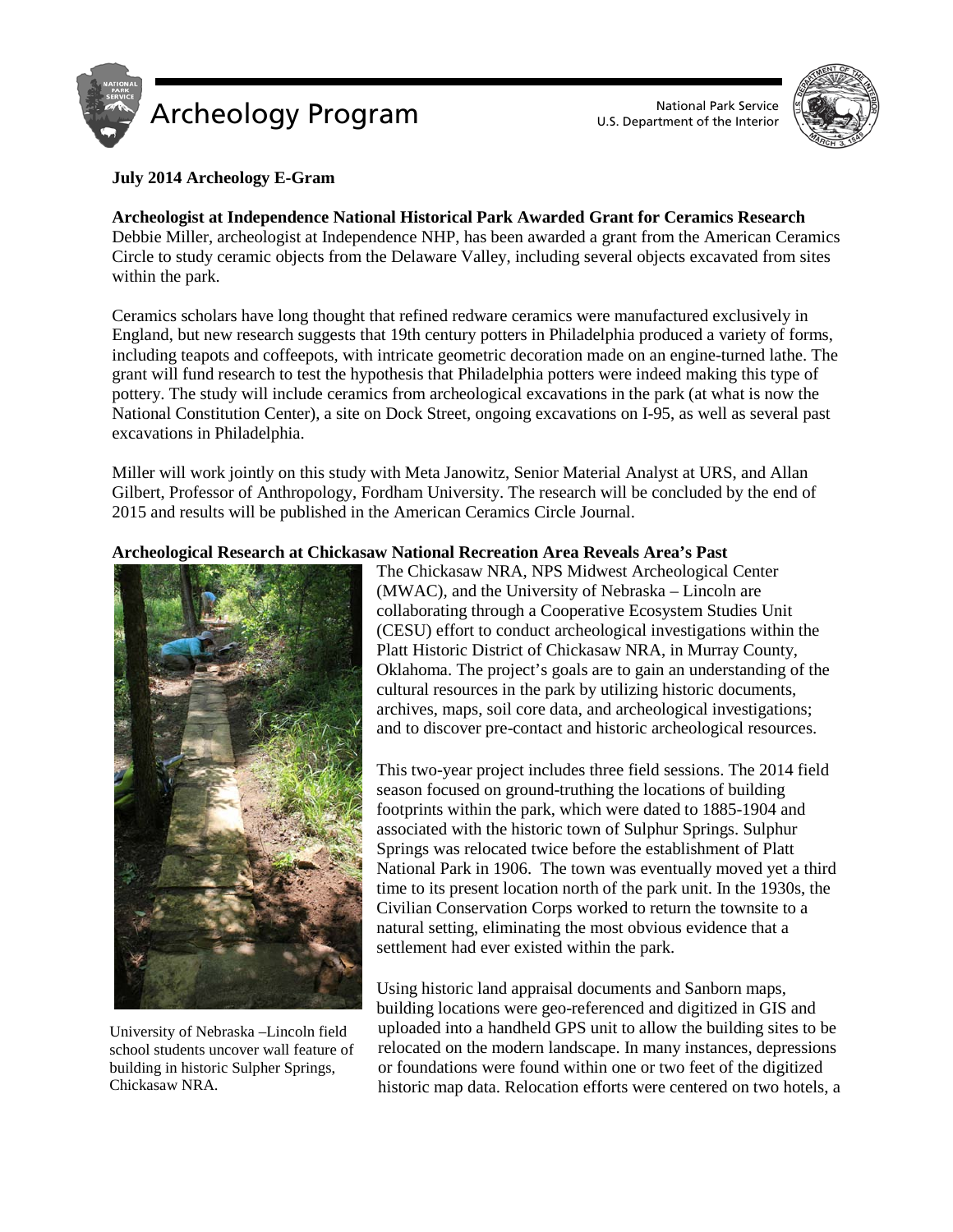boarding house and several domestic dwellings. Once these foundations were relocated, surveys were conducted to collect data about artifacts in each location. Archeological remains were documented using photogrammetry, which generated 3D renderings of the foundations.

A final report will highlight the results of this and other field sessions. The project has generated significant local interest about the shared history of the park and its nearest gateway community, the current town of Sulpher Springs.

**Contacts**: Chris Nycz, Archeologist, MWAC, 402-437-5392, x133 and Noel Osborn, Chief of Resource Management, Chickasaw NRA, 580-622-7261.

**NPS Archeologists Searching for Lost 1565 French Fleet at Cape Canaveral National Seashore** Researchers have embarked on a six-week search for the lost French fleet of Jean Ribault, which sank off the Florida coast in 1565. If found, the ships will be the oldest French vessels ever discovered in the U.S. or anywhere else in the Western Hemisphere.

Under the direction of France's King Charles IX, Ribault led a fleet of seven ships, including his 32-gun flagship, *Trinité*, to North America in 1565. One thousand French colonists, sailors, and troops sailed with him to bolster the French colony at Fort Caroline, near the mouth of the St. Johns River in Florida.

At the same time, Spanish explorer Pedro Menéndez de Avilés arrived in Florida intent on destroying the French enterprise. In a preemptive strike to keep Menendez from establishing a colony in St. Augustine, Ribault sailed his four largest ships southwards, only to be struck by a hurricane which scattered and wrecked his fleet. With the loss of these ships, Fort Caroline was taken, Ribault and his men were put to the sword at Matanzas Inlet, and Spain established the first permanent European settlement in the United States. Though the French fleet has never been found, artifacts from survivor camps near Cape Canaveral NS have given archeologists an indication of where to search.

The expedition is funded by partnerships between NPS, NOAA, the St. Augustine Lighthouse  $\&$ Museum, the Lighthouse Archaeological Maritime Program, the state of Florida, the Institute of Maritime History, and the Center for Historical Archaeology. This project has been financed in part with historic preservation grant assistance provided by the Bureau of Historic Preservation, Division of Historical Resources, Florida Department of State, assisted by the Florida Historical Commission and a grant from NOAA Office of Ocean Exploration and Research. The search has been tapped as one of NOAA OER's signature expeditions for 2014.

The NPS Southeast Archaeological Center and Submerged Resources Center is actively participating in the research. The search will be conducted from a research vessel provided by the Institute of Maritime History, and will use historical research undertaken in the French archives by the co-principal investigator John de Bry, Center for Historical Archaeology.

Information and updates will be available online at www.staugustinelighthouse.org.

#### *From story in the Daytona Beach News Journal*

For more information about the doomed French expedition in southeastern North America, read **Project in Parks** report "In Search of Lost Frenchmen: Archeological Investigations at Canaveral NS" at <http://www.nps.gov/archeology/sites/npSites/canaveral.htm>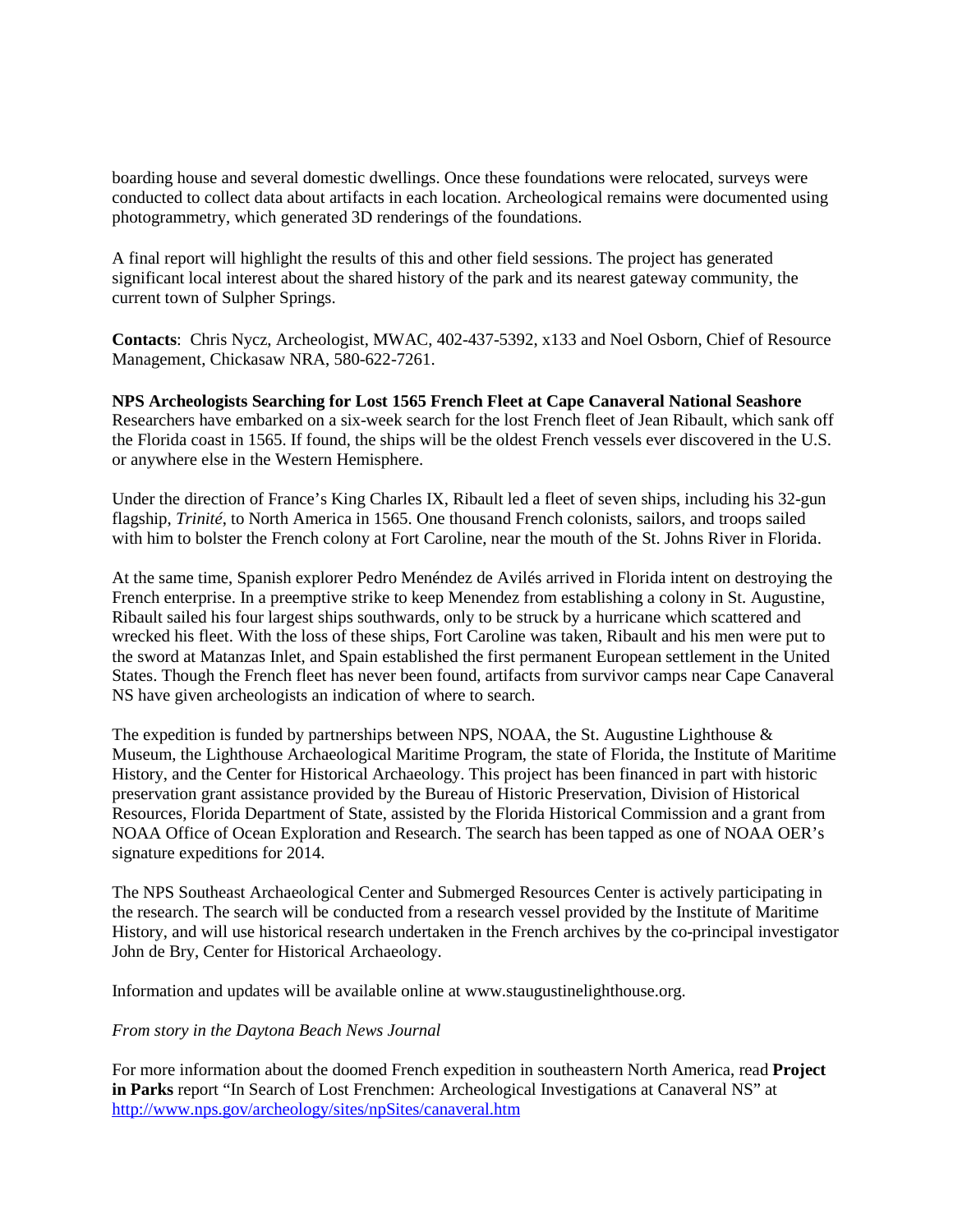### **Conversation with an Archeologist: Jun Kinoshita, Yosemite National Park Fire Archeologist**

We were lucky to find fire archeologist Jun Kinoshita at his desk; July is fire season in the West, and if he isn't involved in fire activities in his home park, Yosemite, he is often called on to assist at fires in other national parks. Being a fire archeologist involves balancing many responsibilities, and Jun loves it all.

There are only a few fire archeologists in the NPS, funded by the Fire and Aviation Management Division. The Fire Management Program works to keep wildfires, a natural part of the Sierra Nevada ecosystem, manageable through mechanical fuel reduction projects and fuels treatments. Jun reviews the proposed projects and ensures that there is adequate cultural resources survey coverage (only 12 percent of the park has been surveyed for archeological resources), and that the project will be in compliance with the NHPA Section 106 process. During the wildland fire season, Jun works on the fire line as a resource advisor (READ). Post-fire monitoring is also an important component of his job.



Jun can't remember a strong interest in archeology when he was a child, but he DOES remember wanting to be a firefighter! That changed when he attended a community college in his home town of Urbana-Champaign, Illinois. There he met a dynamic teacher who infected his students with the same strong enthusiasm about archeology. Besides taking classes from him, Jun was his field school assistant. This teacher's support and mentoring led Jun to earn a BA in anthropology at the University of Illinois. While at the college and university, he worked for the Army Corps of Engineers, Construction Engineering Research Laboratory as an archeologist.

While the prairies and rolling hills of Illinois were home to Jun, he wanted more complex horizons and, in 1998, entered the graduate program at Oregon State University. His thesis was a predictive model of pioneering French Canadian settlement in the Oregon's Willamette Valley. Here he combined the fieldwork that he loved with the modeling and GIS display skills he was learning.

After grad school, Jun embarked on a career as a Federal archeologist and worked four seasons as a trail archeologist at Klondike Gold Rush NHP in Skagway, Alaska. He really liked how archeological data made its way into the interpretive programs. Right around the time that his coursework at OSU was completed, a fire archeologist job as Yosemite NP was advertised. Luckily, Jun had joined the Skagway Fire Department Search and Rescue team and worked on a fire in Alaska, so he was a strong candidate for the position.

I asked Jun about his biggest challenges in his early career at NPS. He laughingly said that all the acronyms were challenging to sort out, and it took a while to understand how his park was organized, the NPS was organized, and had no idea how the different bureaus worked together. He wishes that he had had an opportunity to take Fundamentals earlier in his NPS career.

Though the fire archeologist job began as a term position, it became permanent in 2005. Jun has been successful in expanding his capacities, and his Section 106 compliance skills apply to other projects, such as construction monitoring. He also coordinates with fellow resource advisors on READ training. He and colleagues have hosted a successful READ training at Yosemite NP every year for the past 12 years. So many participants were coming from other parks and agencies to the popular training that, in 2009, the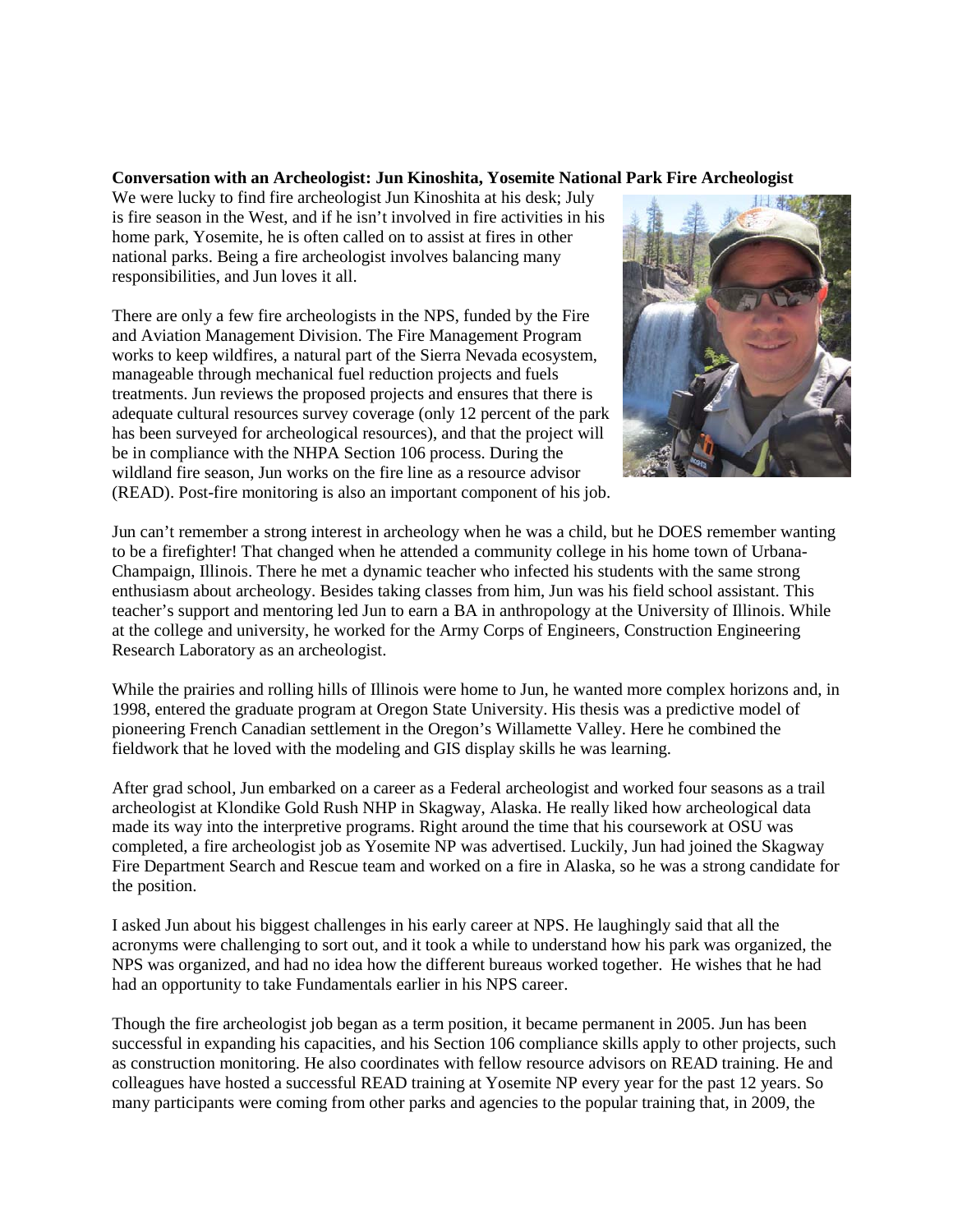instructors decided to take it on the road. Since then, the READ training has been held across the country, and hundreds of READS have been trained.

Recently, however, travel restrictions have prompted Jun and his co-workers to re-invent their course as a webinars. It is a testament both to the quality of the course and the dedication of the participants that 120- 160 people recently sat in front of their computers 4 hours a day for 3 days straight to take the training.

Jun also emphasizes the importance of professional development. In order to be a better bridge between the fire program and the cultural resources community, he decided to work on his fire qualifications. In order to do this, he decided to do…smoke jumper training (yup, smoke jumper training, sort of like Indiana Jones meets *Young Men and Fire*). So, in 2010, at the age of 41 and blessed with a very understanding supervisor and tolerant wife, Jun headed for Missoula, Montana, and rookie training. He said it was a lifelong dream come true. He successfully finished the training, including jumping several fires (out of a moving plane!), and established relationships that will bring cultural resource professionals and fire managers together for years. "I'll be forever grateful to the NPS for the opportunity," Jun says of the workforce development and Albright-Wirth Grants that allowed him to live this dream.

I asked Jun to talk about a particularly memorable project, and he recalled a prescribed burn that he worked on in Yosemite Valley. A meadow, which was used by cultural demonstrators and for traditional use, was overrun with Himalayan blackberry and encroaching pines. Jun recalled how the park brought disparate groups from the public and the park together to reach consensus and plan the burn. His efforts transformed a park project into a cultural experience grounded in a time when local tribes routinely burned the lands in Yosemite to manage deer, and plant populations. A Native American cultural demonstrator started the fire with friction, and tribal members spread the fire with pine cones, rather than a drip torch, reducing the amount of drip mix in a nearby wetland.

Has he received any awards or honors that he would like to mention? After a pause, Jun said that his greatest honors come from his colleagues and from working with the public. "When someone says about the READ course, 'This is one of the best courses I've ever taken,' Wow! That's really huge!" And when the public walks away from an experience feeling like they've learned something and with a sense of ownership or responsibility, that makes Jun feel like he's accomplished something.

He also feels fortunate to work at Yosemite NP, and enjoys its strong cultural resource program. The program is busy and has a lot going on, providing him with opportunities to learn more about federal archeology, anthropology, historic architecture and landscapes, and other facets. He's had the opportunity to work with and learn from some great people.

What does he think that he will be doing in 10 years? Being a fire archeologist is his dream job, so it is hard for him to envision doing something radically different. He is proud to be among the dedicated people who are responsible for taking care of our nation's resources, and it would take a really unique opportunity to lure him away from the NPS, lucky for us!

Thanks for talking to us, Jun!

#### **Beckley Grist Mill Study Receives Additional Funding**

The Beckley Historic Landmark Commission has received a \$9,000 grant from the Carter Foundation and \$1,000 from Robert and Margaret Sayre to support its archeological and historic study of the Beckley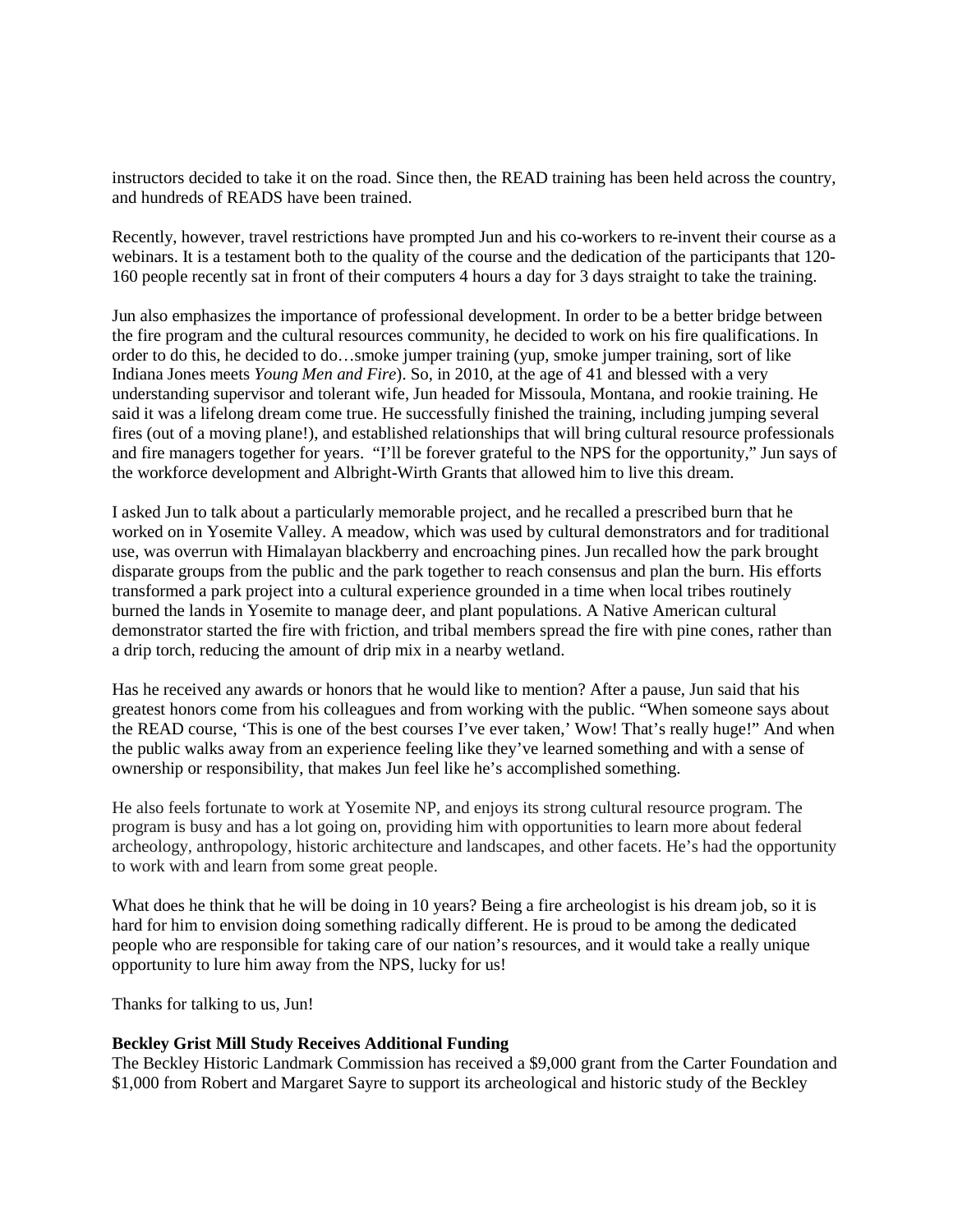Grist Mill site. The commission previously received a \$15,900 Survey and Planning grant for this study from the West Virginia State Historic Preservation Office.

Alfred Beckley, who was the son of John Beckley, the first Clerk of Congress, built the mill along Piney Creek in 1837 to encourage settlement and economic development in what is now part of southern West Virginia. The study will be used to include the mill in a National Register multiple property listing and help Beckley develop it as a city park.

## *By David N. Fuerst, NPS Archeologist and Historian*

For more about this project, read "NPS Archeologist at New River Gorge Nation River Helps Local Efforts to Protect Mill Site" in **NPS Archeology E-Gram, April 2014** at [http://www.nps.gov/archeology/pubs/egrams/1404.pdf.](http://www.nps.gov/archeology/pubs/egrams/1404.pdf)

### **Revolutionary War Cannon on Display at Fort Sumter National Monument**

Fort Sumter NM has added a new cannon to its world class collection. Currently on temporary display at Fort Moultrie on Sullivan's Island, in the field between the fort and the beach, it is the first cannon made before 1800 that will be on permanent display at the park.

The Jacksonville, Florida, Sheriff's Department discovered the cannon in a vacant lot in 1988 and turned it over to the NPS. NPS historians researched the artillery unit and determined that it was produced between 1693 and 1722, and is similar to the type of cannon sent to South Carolina when it was a British colony in the early 1700s. Since this type of cannon may have been used at Fort Moultrie during the Revolutionary War, the NPS transferred it to Fort Sumter NM for exhibit at Fort Moultrie.

The gun has recently undergone conservation treatment by Clemson University's Warren Lasch Conservation Center. It will eventually be permanently housed on a reproduction carriage inside the Fort Moultrie Visitor Center.

#### *From story in The Moultrie News*

For more information about cannons at Fort Sumter, read "Historic Cannons Return to Fort Moultrie" in **NPS Archeology E-Gram, June 2013** at http://www.nps.gov/archeology/pubs/egrams/1306.pdf

**Correction:** In the June 2014 edition of the Archeology E-Gram, the article "Archeology Informs NHL Designation Decisions at NPS Landmarks Committee Meeting" incorrectly labeled the Fort Union Trading Post National Historic Site as Fort Union National Monument. The article intended to feature the national historic site in North Dakota, not the national monument in New Mexico.

#### **Bureau of Reclamation Accused of Violating NAGPRA**

An independent federal agency is calling for an investigation into allegations that BOR officials ignored a law requiring them to catalog, preserve and return human remains and relics to American Indian tribes.

The U.S. Office of Special Counsel has directed DOI to investigate whether BOR officials violated the Native American Graves Protection and Repatriation Act (NAGPRA) while managing collections of remains and artifacts amassed during the construction and management of dams and waterways throughout California and parts of Nevada and Oregon.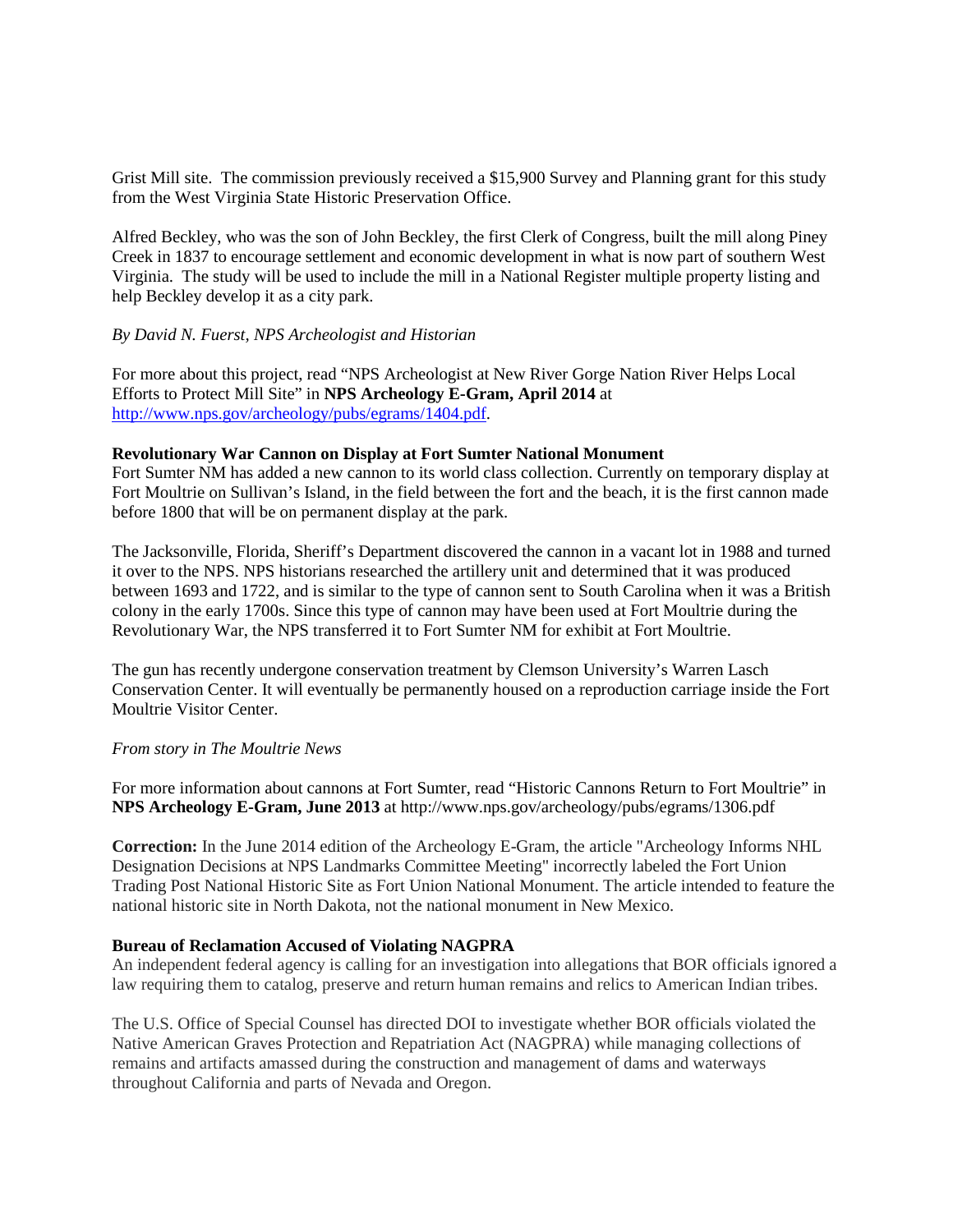A whistleblower complained that the bureau in Sacramento erased records within a DOI database and altered spreadsheets in an effort to hide mismanagement of collections under the agency's control, resulting in hundreds of human remains and artifacts being lost, boxed up for storage or loaned to museums and universities without the ability to track them.

A filing with the Office of Special Counsel shows Patrick Williams, who worked as a museum specialist in archeology in the BOR Mid-Pacific office, raised concerns with his supervisors that the agency was not complying with the law's requirements once it stopped keeping detailed records of remains and relics. He also said the office was not filling out the proper paperwork when loaning out artifacts, essentially making the items untraceable.

The office routinely failed to notify tribes of long-stored and newly uncovered remains and funerary objects, Williams said. Some of the collections date back to the 1970s, when the federal government was building the New Melones dam and reservoir in California.

A combination of budget cuts and the low priority assigned by bureau managers resulted in responsibilities under the law falling by the wayside, Williams said.

Following a critical report by the GAO in 2010, DOI asked for more money and at least eight years to bolster compliance with the law. The Office of Special Counsel has given DOI 60 days to investigate the allegations and report back.

#### *From report by Susan Montoya Bryan, Associated Press*

### **Park Acquires Significant Tract at Richmond National Battlefield Park**

Secretary of the Interior Sally Jewell has announced an expansion of Richmond NBP's Gaines' Mill battlefield. The 285 acres increases more than five-fold the area preserved at Gaines' Mill, the largest of the 1862 Seven Days' Battles and Confederate General Robert E. Lee's first victory as commander of the Army of Northern Virginia.

The June 27, 1862, Confederate victory at Gaines' Mill radically shifted the strategic initiative in Virginia in favor of the Confederacy. This led to the Confederacy's first invasion of the North, culminating three months later at the Battle of Antietam.



The property was acquired for \$3.2 million in 2012 by the Civil War Trust, using both privately raised funds and a matching grant from the Commonwealth of Virginia. The \$400,000 in funding from the Land and Water Conservation Fund enabled the transfer of the property to the Richmond NBP.

The acquisition builds on work undertaken by the Civil War Trust over the last decade to preserve Richmond's Civil War battlefields, a partnership with the NPS that has seen the preservation of nearly 1,799 acres of threatened battlefields in the Richmond area.

Secretary Jewell discusses battlefield preservation issues with Richmond NBP and Civil War Trust officials (DOI photo by Tami Heilemann).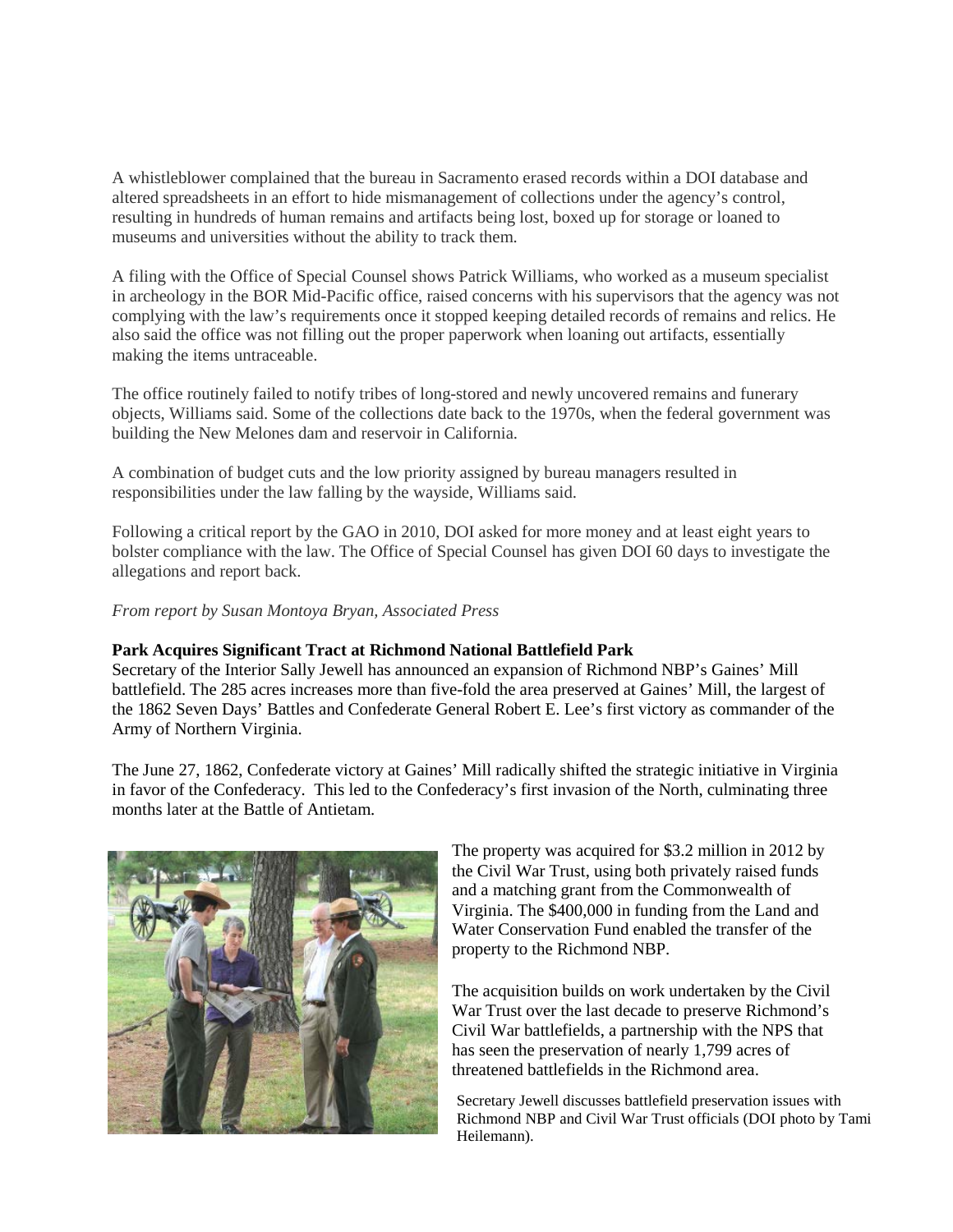Secretary Jewell cited the Gaines' Mill battlefield acquisition as a prime example of how the Land and Water Conservation Fund can honor our nation's important history by preserving key Civil War battlefields and other hallowed grounds. The Land and Water Conservation Fund was established by Congress in 1964 to ensure access to outdoor recreation resources for present and future generations, and to provide money to federal, state and local governments to purchase land, water and wetlands for the benefit of all Americans. Rather than using tax money, the primary source of revenue for the Land and Water Conservation Fund is from federal oil and gas leases on the Outer Continental Shelf.

# *By Mike Litterst*

# **NPS Awards \$1.3 Million in Battlefield Preservation Grants**

The NPS has awarded 21 preservation grants totaling more than \$1.3 million to help preserve, protect, document and interpret America's significant battlefield lands. The funding from the NPS American Battlefield Protection Program (ABPP) will support 27 projects at more than 75 battlefields nationwide.

This year's grants provide funding for projects at endangered battlefields from King Philip's War, Second Seminole War, Indian Wars, Revolutionary War, War of 1812, and the Civil War. Awards went to 14 states for projects entailing archeology, mapping, cultural resource survey work, documentation, planning, education and interpretation.

Winning projects include:

- an archeological survey of Fort Mercer at the site of the American Revolution Battle of Red Bank in New Jersey;
- an archeological analysis to locate and evaluate the nature and size of the Battles of Camp Izard and the Withlacoochee during the Second Seminole War in Florida;
- a Phase I archeological investigation at the Battle of Wood Lake site in the U.S.-Dakota War in Minnesota;
- identification of surviving underwater resources from both the British and American landings on Mackinac Island, Michigan, during the War of 1812;
- identification of the likely location of the Great Falls Battlefield in the King Philip's War in Massachusetts:
- and public outreach materials to support farmland preservation and economic development programs that encourage compatible land uses on and around the Civil War Battles of Cross Keys and Port Republic in Virginia.

Priority was given to those groups submitting applications for nationally significant battlefields. The majority of awards were given to battlefields listed as Priority I or II sites in the NPS *Civil War Sites Advisory Commission Report on the Nation's Civil War Battlefields* and the *Report to Congress on the Historic Preservation of Revolutionary War and War of 1812 Sites in the United States*.

Federal, state, local and Tribal governments, nonprofit organizations, and educational institutions are eligible for the battlefield grants, which are awarded annually. Since 1996, the ABPP has awarded more than \$13 million to help preserve significant historic battlefields associated with wars on American soil.

More information is available online at **<http://www.nps.gov/hps/abpp>**.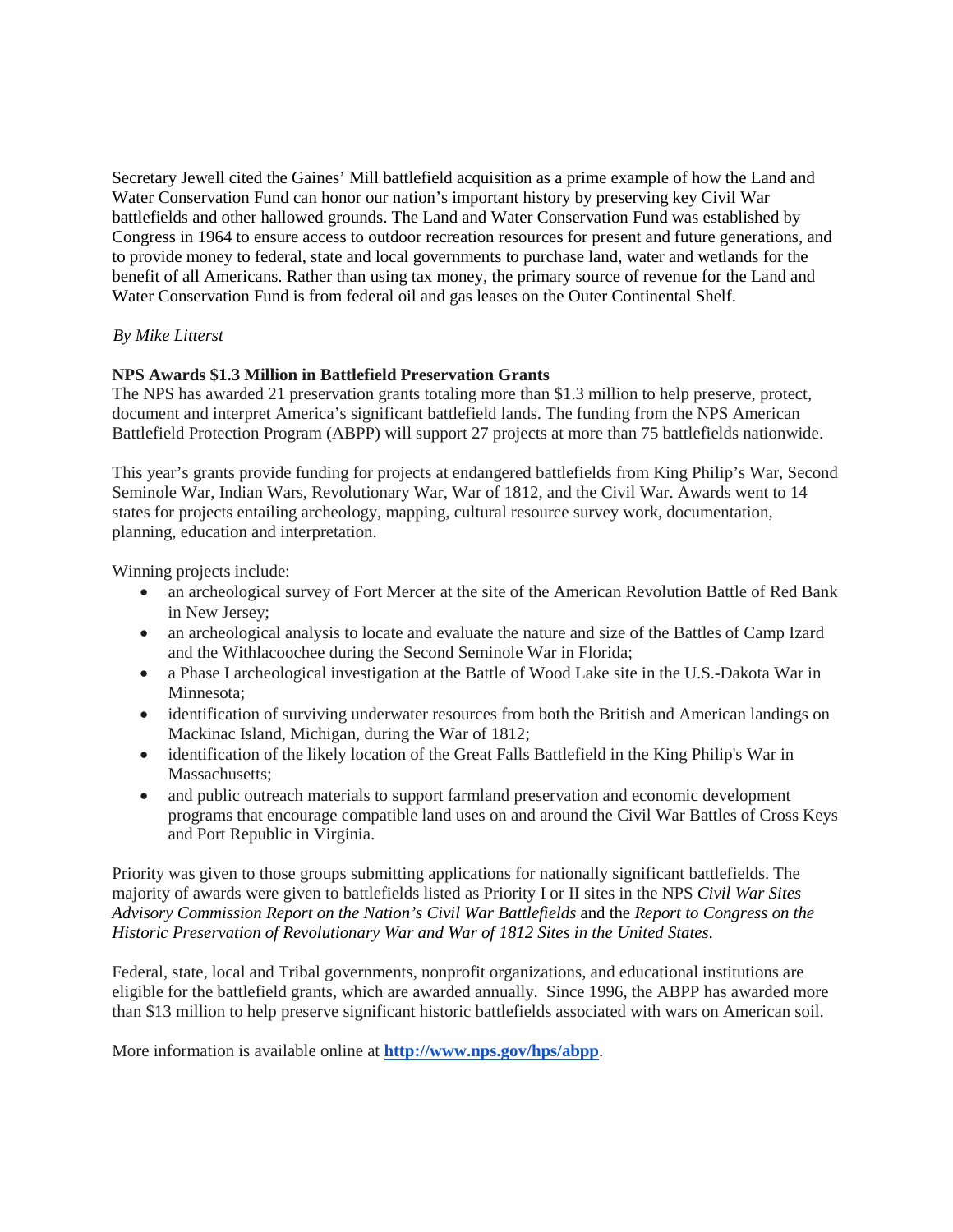**Talking Totem Poles: Mobile Phones Aids Sitka National Historical Park's Interpretive Experience** When Europeans first laid eyes on indigenous coastal villages in Southeast Alaska, wooden bears and ravens unblinkingly returned their gaze from their positions on intricately carved totem poles. Traders and travelers marveled at the skillfully crafted carvings standing at the water's edge. What do they mean? Where did they come from? If only those early mariners could have taken a Sitka NHP cell phone walking tour, many of their questions would have been answered.

In 2009, Sitka NHP Superintendent Mary A. Miller augmented the park's ranger-led tours with a selfguided interpretive tool – cell phone walking tours. Faced with 120,000 annual park visitors, 25 totem poles to interpret, and limited staff, Miller saw an opportunity to use technology for interpretation. Five years later, more than 12,000 visitors have toured the park's totem poles from their phones. According to statistics collected by mobile tour vendor OnCell Systems, the average tour is 44 minutes – the same length as a ranger-led program.

"The cell phone walking tour certainly isn't intended to replace the function of our talented park rangers. Instead, it offers a flexible interpretive experience for visitors to understand and appreciate our unique cultural objects," Miller said.



Sitka NHP's totem pole cell phone walking tours provide an interpretive tool for visitors to use (NPS Photo)

Sitka rangers lead Totem Walk programs several times each day during peak visiting hours, but the park maintains steady foot traffic throughout the day. Not every visitor arrives when the programs are scheduled – or even when the visitor center is open. During the summer months, the park's trails remain open long after the visitor center closes. According to the cell phone tour call logs, visitors are using their cell phones for tours as late as 11 p.m.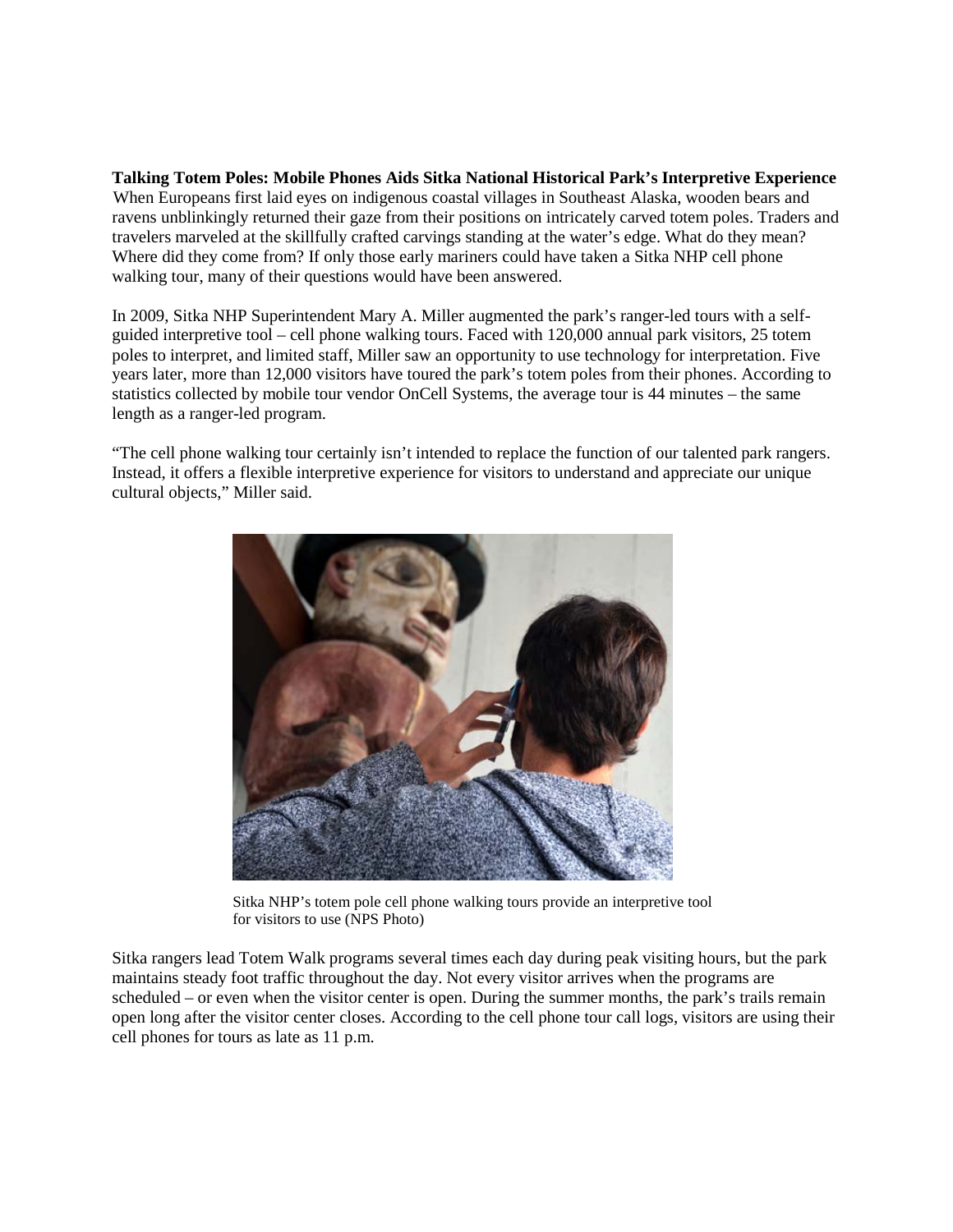Whether visitors tour the Totem Trail during business hours or after the visitor center closes, cell phone tours allow late night or self-sufficient visitors to learn about the park's resources at their own pace at no cost – other than a few minutes off their cellular plan.

After dialing a toll-free number, a woman's voice leads visitors down the forested Totem Trail where the park's totem poles are displayed. Moving down the mile-long loop, visitors can pause the tour, skip forward, or move backward. The narrator starts and stops at the push of a button. By dialing the number posted on small signs affixed to the totem poles' non-historical support structures, visitors can completely control their self-guided tour.

From time to time, visitors dial the code to leave feedback for park management – and the reviews are glowing. "This is a spectacular service. As we walk through these incredible places without the guide, it allows us to be self-guided and informed. Thanks so much," said one caller. "I just want you to know that this walking tour has been wonderful," said another caller. "It made the difference between really understanding what I'm looking at versus just walking through a nice park and seeing a bunch of totem poles."

Stacked and interlocking on red cedar poles, the faces of bears and ravens peered outward from the shore toward wondering traders and travelers. Two hundred years later, 120,000 visitors each year marvel at the totem poles at Sitka NHP in an interpretive experience available 24/7 thanks to the park's rangers, wayside exhibits – and its cell phone walking tours.

## *By Michael Hess*

# **NPS Awards Historic Preservation Grants to Indian Tribes, Alaska Natives, and Native Hawaiian Organizations**

NPS Director Jonathan B. Jarvis today announced more than \$700,000 in historic preservation grants to 18 American Indian tribes and Alaskan Natives organizations. The competitive grants can also be used to fund projects such as nominations to the National Register of Historic Places, preservation education, architectural planning, historic structure reports, community preservation plans, and bricks-and-mortar repair to buildings.

Ahtna Heritage Foundation (Alaska) \$39,523 Igiugig Village Council (Alaska) \$26,691 Native Village of Ambler (Alaska) \$39,942 Seldovia Village Tribe, IRA (Alaska) \$40,000 Hoopa Valley Tribe, (California) \$40,000 Ione Band of Miwok Indians (California) \$40,000 Sherwood Valley Rancheria Valley Band of Pomo Indians, (California) \$40,000 Kohe Malamaiam O Kanaloa(Protect Kaho'olawe Fund), (Hawaii) \$34,175 Grand Traverse Band of Ottawa and Chippewa Indians (Michigan) \$40,000 The Prairie Island Paiute Tribe (Nevada) \$39,421 Pyramid Lake Paiute Tribe (Nevada) \$36,902 Navajo Nation – Fort Defiance Chapter (New Mexico) \$40,000 Pueblo of Santa Ana (New Mexico) \$38,579 Miami Tribe of Oklahoma, (Oklahoma) \$30,925 Peori Tribe of Indians of Oklahoma (Oklahoma) \$48,000 Seminole Nation of Oklahoma (Oklahoma) \$40,000